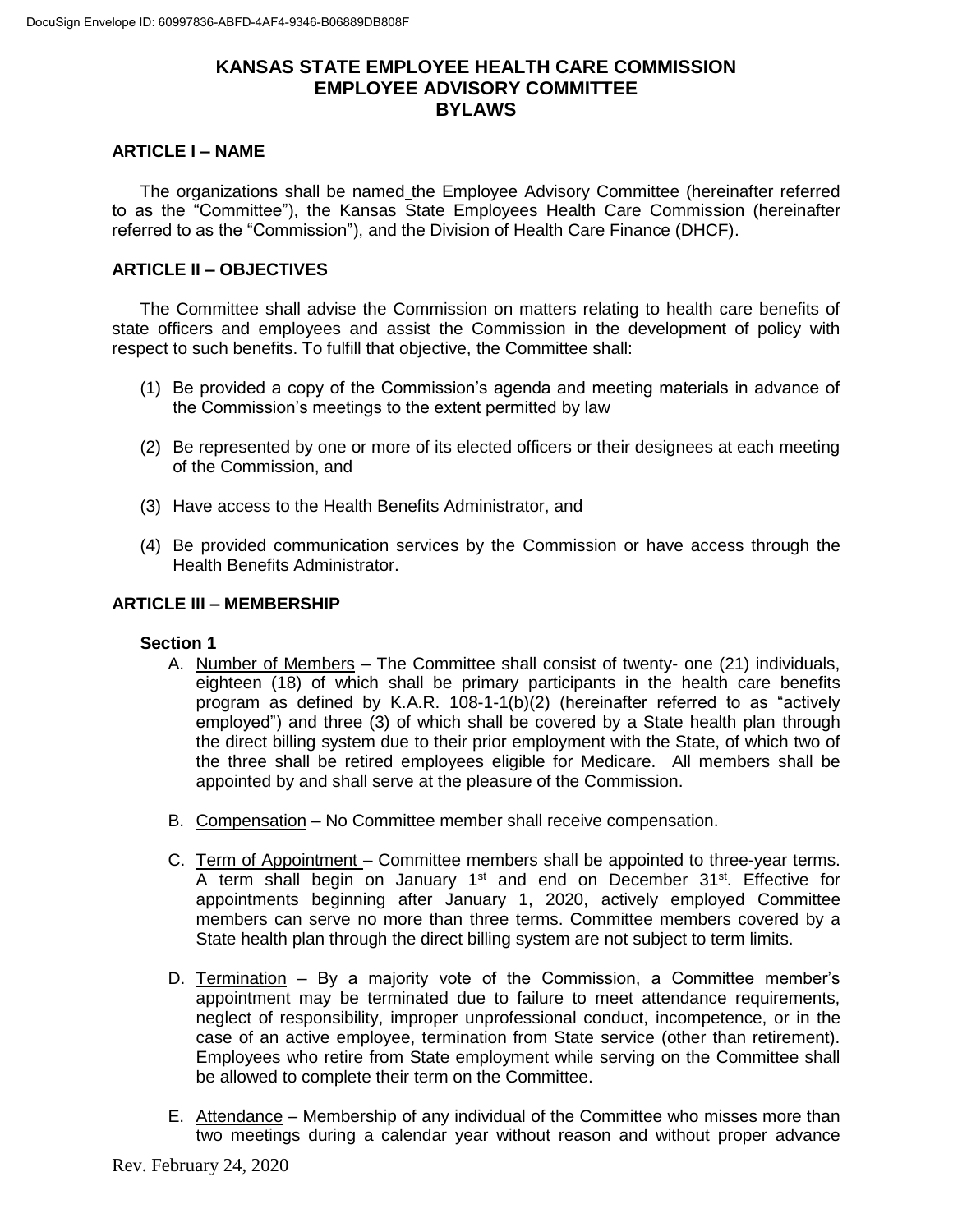notice of intended absences may be terminated from the Committee. The Officers (see Article IV) of the Committee shall determine adherence to this Subsection.

### **Section 2 – Selection of Members**

- A. Annual and replacement Selection Each year DHCF shall distribute through the open enrollment information materials and employee meetings, an invitation to employees to submit nominations for the open positions on the Committee, from which the Commission shall fill the open positions. The Commission shall strive to balance the Committee in terms of age, gender, geographic location, type of health plan and State agencies. To diversify the State agencies represented by the actively employed Committee members, the Commission shall strive to appoint at least three (3) members from the Executive Branch, three (3) members from the Board of Regents or the State universities, one (1) member from the Judicial Branch, and one (1) member from the Legislative Branch. If the applicant pool is not sufficiently diverse after reasonable attempts to recruit and fill all open positions for each State agency, the Commission may appoint Committee members from any State agency. Selection shall be made at the last Commission meeting of each year.
- B. Conflict of Interest To avoid conflicts of interest between members of the Commission and the Committee, active employees that directly report to or supervise members of the Commission shall not be members of the Committee.

## **ARTICLE IV – OFFICERS**

**Section 1 – Titles and Duties** – The officers of the Committee shall be a President, a Vice President and a Secretary.

- A. The President shall preside over Committee meetings, establish sub-committees and appoint chairpersons of those sub-committees, set the agenda for Committee meetings and act as spokesman for the Committee at the meetings of the Commission. After each Commission meeting, the President or designee shall notify Committee members of any action taken by the Commission.
- B. The Vice President shall fulfill the duties of the President in the event of the President's absence.
- C. The Secretary shall record the minutes of each Committee meeting and forward a copy of those minutes to the Health Benefits Administrator in a timely manner. The Secretary shall also maintain a copy of all Committee minutes, correspondence and pertinent records pertaining to the business of the Committee.

## **Section 2 – Selection of Officers**

- A. At the first meeting of the Committee each year, the Officers shall be elected by and from the membership of the Committee. Any member of the Committee may nominate an individual for any of the three offices.
- B. Public votes shall be taken and counted by the President or Acting President, one (1) other member of the Committee and the Health Benefits Administrator or a designee thereof. In separate elections, the President shall be elected first and shall assume the position immediately. The Vice President shall be elected next, followed by the Secretary.